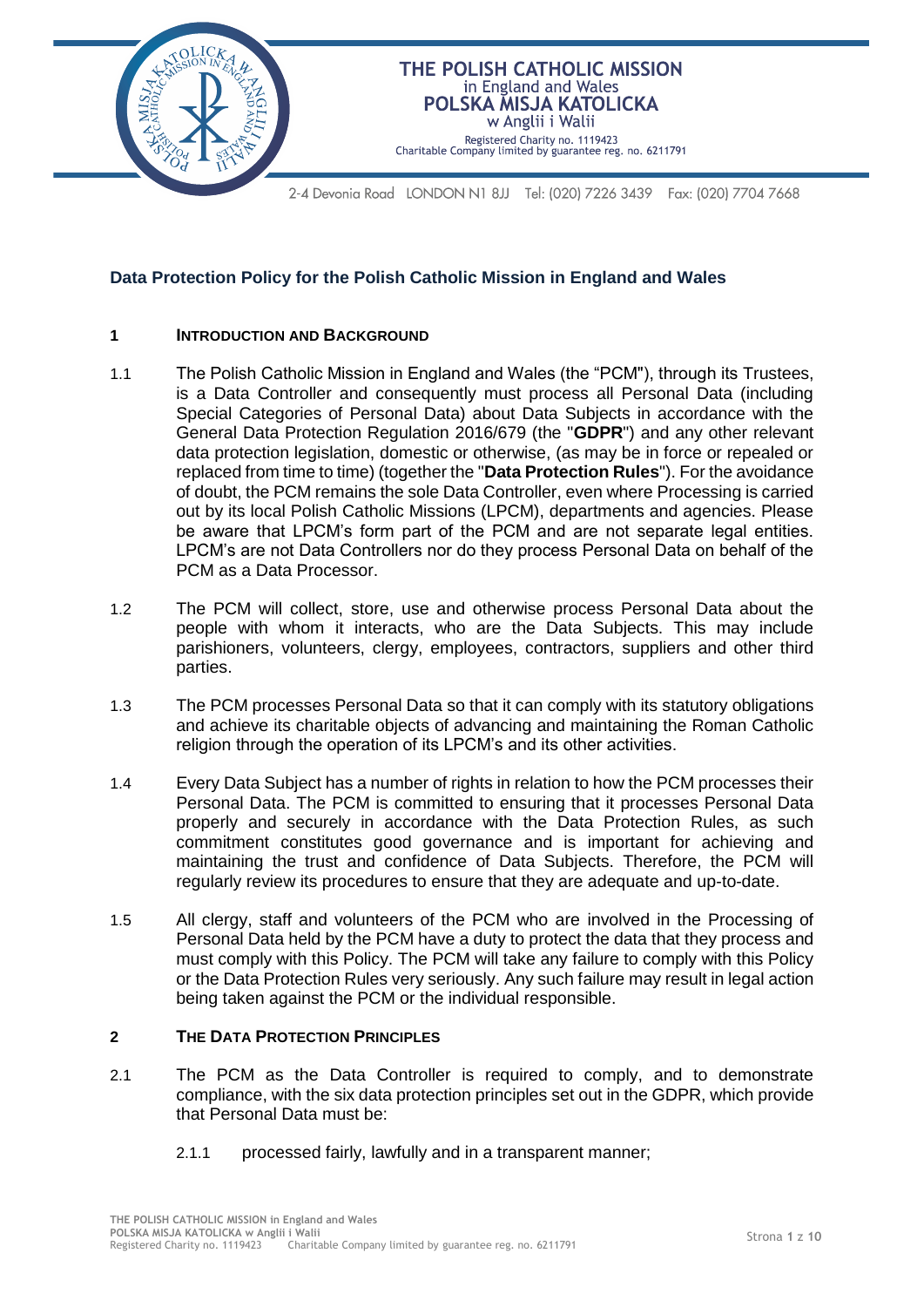- 2.1.2 collected for specified, explicit and legitimate purposes and not further processed for other purposes incompatible with those purposes;
- 2.1.3 adequate, relevant and limited to what is necessary in relation to the purposes for which it is processed;
- 2.1.4 accurate and, where necessary, kept up to date every reasonable step must be taken to ensure that inaccurate personal data is erased or rectified without delay;
- 2.1.5 kept in a form that permits identification of Data Subjects for no longer than is necessary for the purposes for which the personal data is processed; and
- 2.1.6 processed in a way that ensures its security, including protection against unauthorised or unlawful processing and against accidental loss, destruction or damage, using appropriate technical or organisational security measures.
- 2.2 There is also an overarching principle; the Data Controller must be able to demonstrate compliance with the six principles. Accountability is vital.

## **3 THE PCM DATA PROTECTION OFFICER AND REGISTRATION WITH THE ICO**

- 3.1 The PCM Trustees have overall responsibility for compliance with the Data Protection Rules. However, the PCM Data Protection Manager (the "**DPM**") shall be responsible for ensuring day-to-day compliance with this Policy and with the Data Protection Rules. The DPM will undergo training at least once every 12 months and the PCM will provide the DPM with sufficient resources and support to carry out their responsibilities. The DPM's name and contact details can be found in paragraph [10](#page-8-0) of this Policy.
- 3.2 The PCM is responsible for paying to the Information Commissioner's Office any data protection fees levied on Data Controllers by the Data Protection Rules.
- 3.3 The DPM will liaise with the departments, agencies and LPCM's regarding Data Protection compliance and implementation.
- 3.4 This Policy applies to all Personal Data processed by the PCM in whatever format (e.g. paper, electronic, film) and regardless of how it is stored (e.g. electronically or in filing cabinets). It also includes information that is in paper form but is intended to be put into electronic form and to any recordings made such as telephone recordings and CCTV.

## 4 **HOW THE PCM WILL COMPLY AND DEMONSTRATE COMPLIANCE**

- 4.1 This Policy is intended to ensure that any Processing of Personal Data is in accordance with the Data Protection Rules and the data protection principles. The PCM will therefore:
	- 4.1.1 ensure that, when personal information is collected (whether direct from the individual or from a third party), the Data Subject is provided with a Privacy Notice and informed of what data is being collected and for what legitimate purpose(s);
	- 4.1.2 be transparent and fair in processing Personal Data;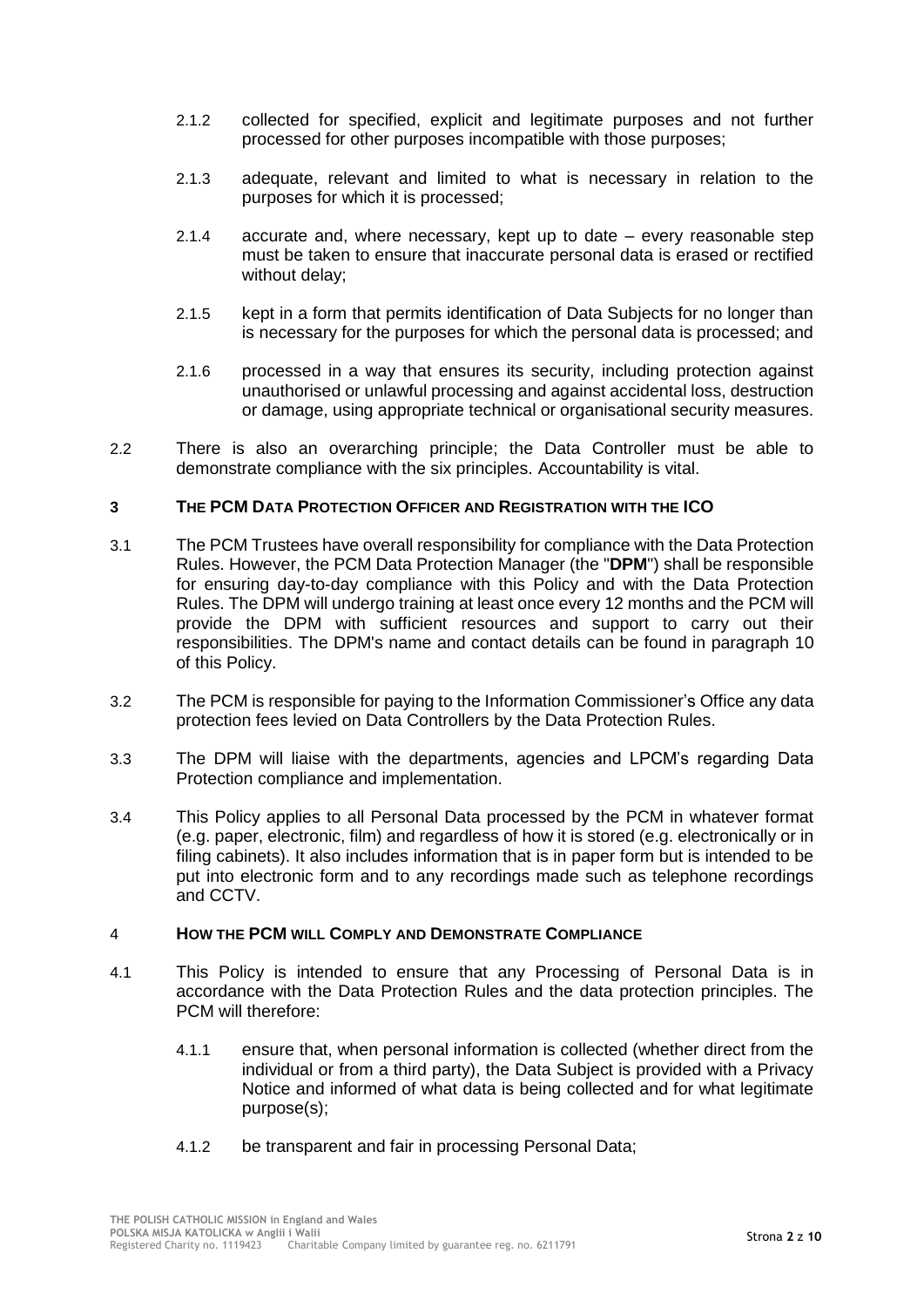- 4.1.3 take steps to ensure the accuracy of data at the point of collection and at regular intervals thereafter, including advising Data Subjects of their right to ask for rectification of Personal Data held about them;
- 4.1.4 securely dispose of inaccurate or out-of-date data, or data which is no longer required for the purpose(s) for which it was collected;
- 4.1.5 share information with others only when it is lawful to do so and ensure that individuals are informed of the categories of recipient to whom data will or may be disclosed and the purposes of any such disclosures;
- 4.1.6 ensure that additional safeguards (as required by the Data Protection Rules) are in place to protect Personal Data that is transferred outside of the European Economic Area (the "**EEA**") (see section [7.4](#page-7-0) of this Policy);
- 4.1.7 ensure that data is processed in line with the Data Subject's rights, which include the right to:
	- (a) request access to Personal Data held about them by the PCM (including, in some cases, having it provided to them in a commonly used and machine-readable format);
	- (b) have inaccurate Personal Data rectified;
	- (c) have the processing of their Personal Data restricted in certain circumstances;
	- (d) have Personal Data erased in certain specified situations (in essence where the continued processing of it does not comply with the Data Protection Rules);
	- (e) prevent the processing of Personal Data for direct-marketing purposes (which includes for fundraising and wealth screening purposes);
	- (f) ask the PCM to prevent Processing of Personal Data which is likely to cause unwarranted or substantial damage or distress to the Data Subject or any other individual; and
	- (g) prevent, in some cases, decisions being made about them which are based solely on automated processing (i.e. without human intervention) and which produce significant or legal effects on them;
- 4.1.8 ensure that all clergy, volunteers and employees are aware of the PCM's data protection policies and procedures and their own responsibilities in terms of data protection, and understand that failure to comply may result in disciplinary sanctions in the event of non-adherence or breach; and
- 4.1.9 adopt, monitor, a data retention schedule which sets out the periods for which different categories of Personal Data will be kept.
- 4.2 Through adherence to this Policy and related data protection policies, and through appropriate record-keeping, the PCM will seek to demonstrate compliance with each of the data protection principles.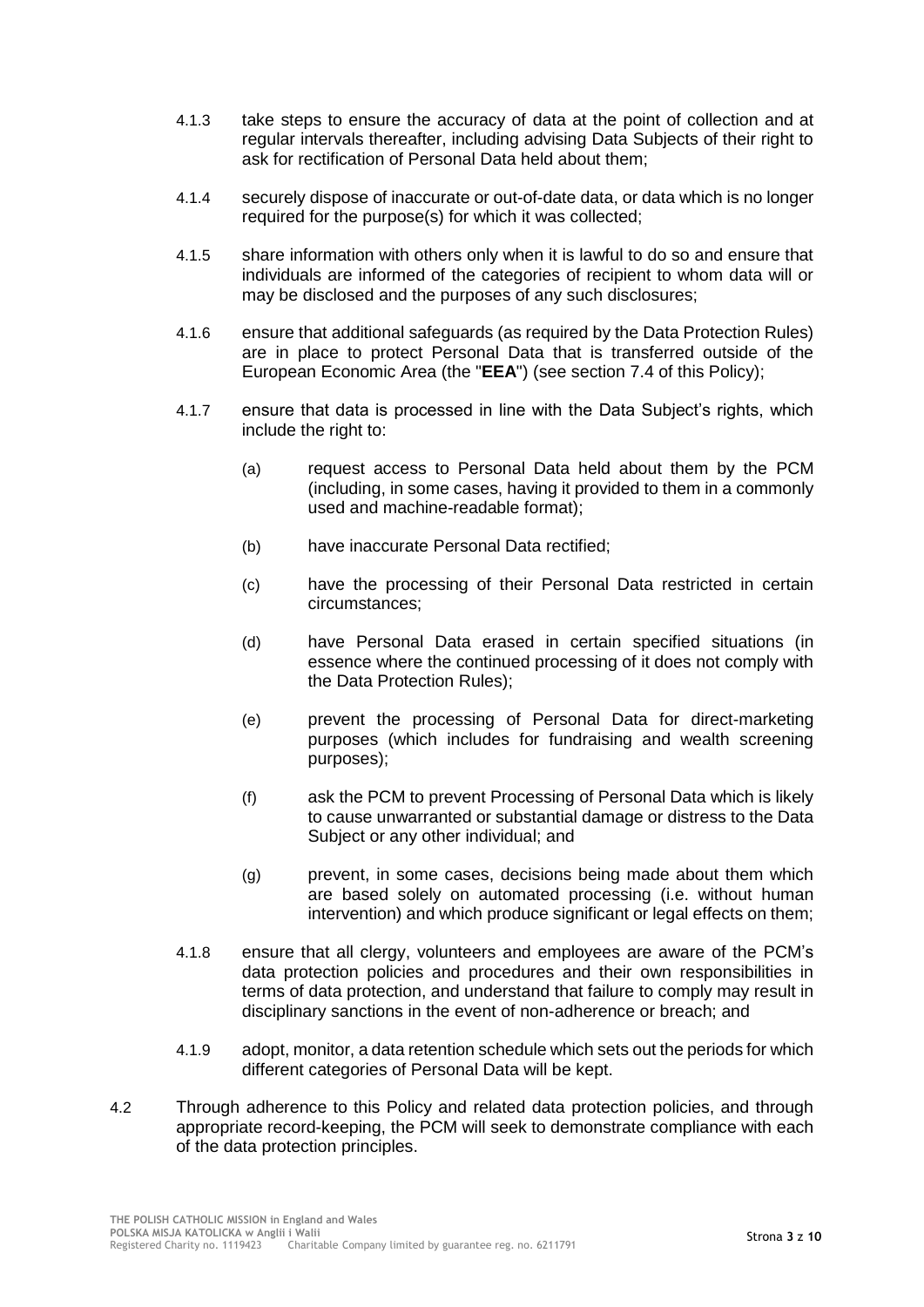4.3 In addition, the Data Protection Rules require the Data Controller to carry out a Data Protection Impact Assessment (a "**DPIA**") prior to undertaking any Processing of Personal Data that is "likely to result in a high risk for the rights and freedoms" of individuals. DPIAs will therefore be considered where appropriate in relation to the implementation of any new projects, services or systems which could result in a high privacy risk to individuals (particularly where new technology is being deployed) and will consider other regulation relevant to data protection, such as the Privacy and Electronic Communications Regulations. Please contact the DPM for guidance (see paragraph [10](#page-8-0) of this Policy).

## **5 DATA SECURITY & RESPONSIBILITIES OF CLERGY, STAFF AND VOLUNTEERS**

- 5.1 The PCM shall ensure that appropriate technical and organisational security measures are in place to prevent unauthorised or unlawful Processing or damage to or loss (accidental or otherwise), theft, or unauthorised disclosure of Personal Data (a "Data Breach"). In particular, all clergy, employees and volunteers should ensure that:
	- 5.1.1 the only individuals who have access to Personal Data and are able to process it are those who are authorised to do so;
	- 5.1.2 personal Data is stored on the central PCM computer system at its offices and on LPCM owned computers, or on secure cloud-based services and not on individual PCs, portable electronic devices or removable storage media, unless those devices are compliant with the BYOD Policy OR are subject to appropriate measures of password protection, encryption and remote deletion;
	- 5.1.3 passwords are kept confidential, are changed regularly and are not shared between individuals;
	- 5.1.4 PCs are locked or logged off and paper documents are securely locked away when individuals are away from their desks;
	- 5.1.5 offices, desks and filing cabinets/cupboards are kept locked if they contain Personal Data of any kind, whether in digital or electronic format or on paper;
	- 5.1.6 when destroying Personal Data, paper documents are securely shredded and electronic data is securely deleted; and
	- 5.1.7 Personal Data removed from an office is subject to appropriate security measures, including keeping paper files in a place where they are not visible or accessible by the public; using passwords/passcodes; encrypting portable electronic devices and storing such devices securely (e.g. not left in the boot of a car overnight).

Further detail on the PCM's requirements in relation to IT security are set out in the IT Acceptable Use Policy.

5.2 In the event that you become aware that there has been a Data Breach, you must report this immediately to the DPM following the Data Breach Procedure at [dataprotection@pcmew.org](mailto:dataprotection@pcmew.org) Further contact details for the DPM can be found in paragraph [10](#page-8-0) of this Policy.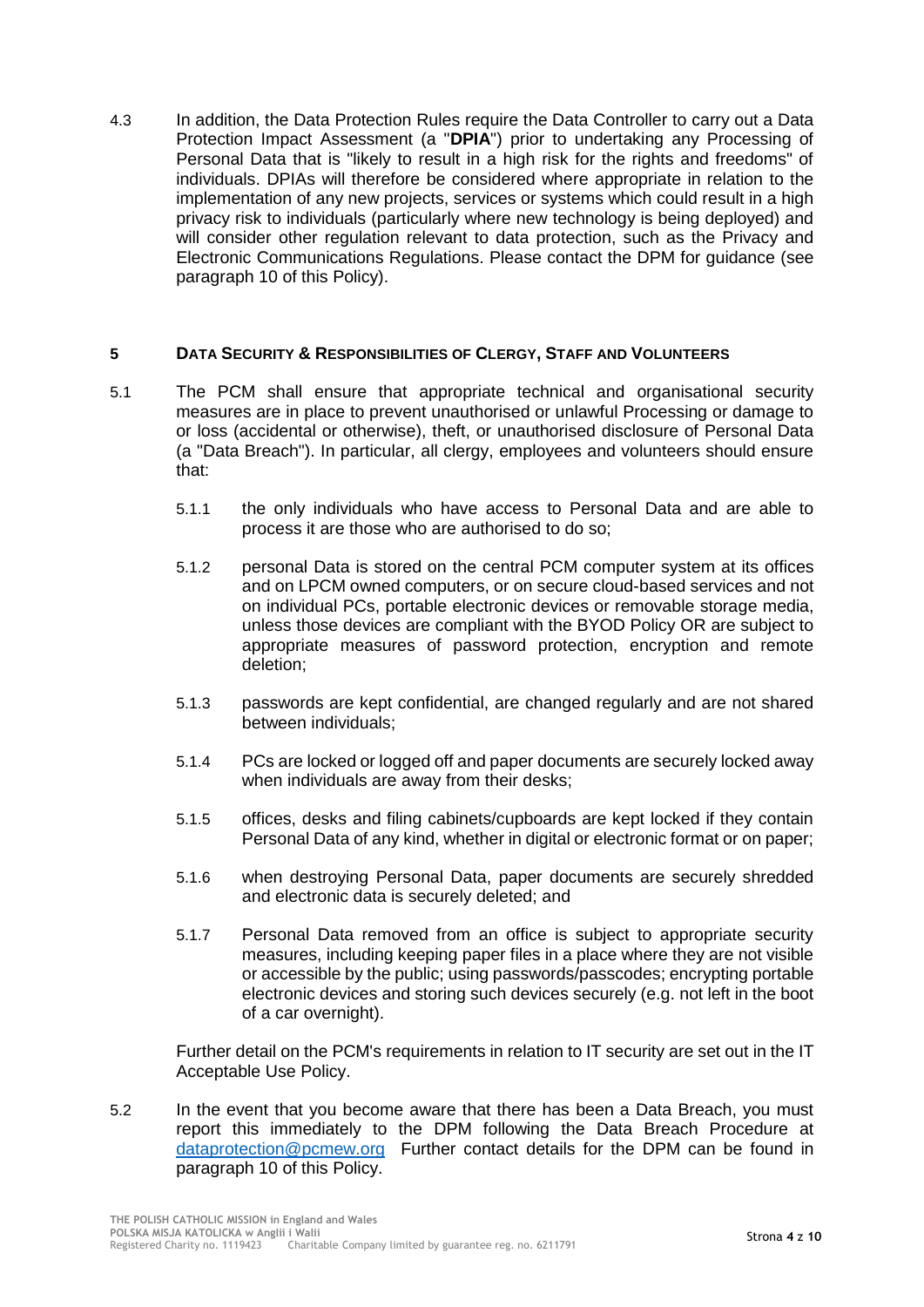## **6 PRIVACY NOTICE**

6.1 When any Personal Data is collected from an individual, they must be provided with a Privacy Notice. The Privacy Notice provides information about what, why and how information is processed.

## **7 PROCESSING, DISCLOSURE AND SHARING OF INFORMATION**

The PCM processes personal data for a number of different purposes, including:

| Lawful Ground for Processing of<br><b>Personal Data</b>                                                      | <b>Examples</b>                                                                                                                                                                                                                                                                   |
|--------------------------------------------------------------------------------------------------------------|-----------------------------------------------------------------------------------------------------------------------------------------------------------------------------------------------------------------------------------------------------------------------------------|
| individual's<br>Where<br>have<br>an<br>we<br>consent                                                         | Posting photographs of an individual on a<br>PCM, LPCM website<br>Where an individual signs a list at the<br>back of church to confirm being able to<br>assist at a parish event<br>Sending individuals<br>marketing<br>or<br>fundraising communication by email or<br><b>SMS</b> |
| it is<br>Where<br>necessary for<br>the<br>performance of a contract to which an<br>individual is party       | Where an individual enters into a hiring<br>agreement for one of our facilities, an<br>employment contract                                                                                                                                                                        |
| Where it is necessary for compliance<br>with a legal obligation                                              | Passing on information to a local authority<br>or the Charity Commission<br>Passing Gift Aid information to HMRC                                                                                                                                                                  |
| Where it is necessary to protect the<br>vital interests of an individual                                     | Passing on information to the Police<br>information<br>Passing<br>on<br>about<br>an<br>individual's serious health condition to the<br>NHS or a health professional where there<br>is a risk of death or serious injury to that<br>person or another individual                   |
| Where it is necessary for performance<br>of a task in the public interest                                    | Updating and maintaining the register of<br>marriages                                                                                                                                                                                                                             |
| Where is it necessary for the purposes<br>of the legitimate interests pursued by<br>the PCM or a third party | This will cover most of what the PCM<br>does. A specific example could be using<br>baptism data to follow up with families for<br>first communion                                                                                                                                 |

The Data Protection Rules require further conditions for processing "Special Category Personal Data", which includes data revealing racial or ethnic origin, political opinions, religious or philosophical beliefs, or trade union membership, genetic data and biometric data processed for the purpose of uniquely identifying a natural person, data concerning health or data concerning a natural person's sex life or sexual orientation".

It is likely that at least some of the PCM's data processing will come under this heading as revealing the religious beliefs of the data subjects.

| Lawful Ground for Processing of Examples<br><b>Special Categories of Data</b> |                                                                                                                                                                                                            |
|-------------------------------------------------------------------------------|------------------------------------------------------------------------------------------------------------------------------------------------------------------------------------------------------------|
| consent                                                                       | Where we have an individual's explicit   To cater for an individual's dietary or<br>medical needs at an event<br>To supply sacramental information about<br>them at their request to a parish<br>elsewhere |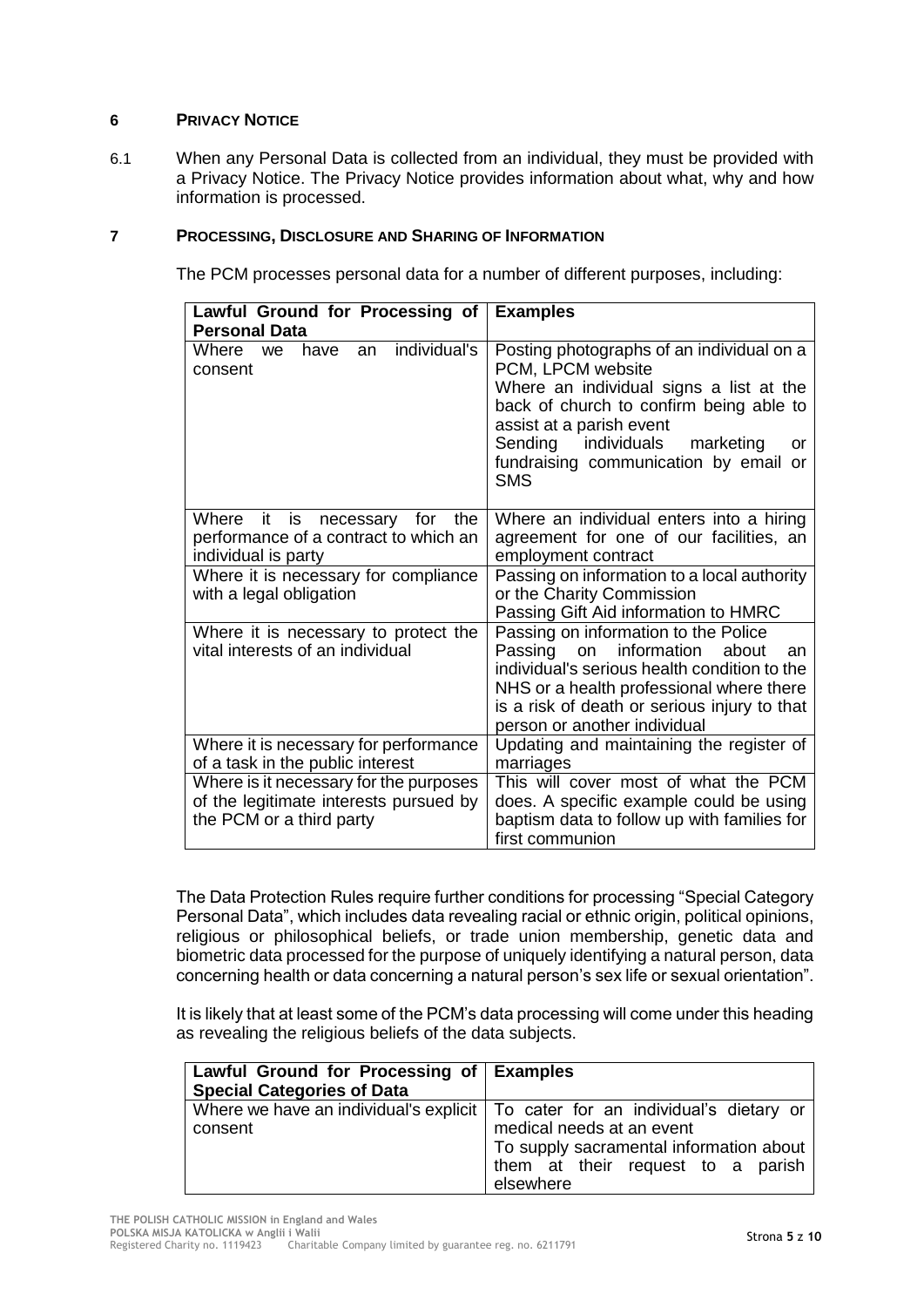| Where it is necessary for compliance<br>with a legal obligation                                                             | Passing on information to the local<br>authority, HMRC                                                                                                                                                                                                    |
|-----------------------------------------------------------------------------------------------------------------------------|-----------------------------------------------------------------------------------------------------------------------------------------------------------------------------------------------------------------------------------------------------------|
| Where it is necessary to protect the<br>vital interests of an individual                                                    | Passing on information to the Police<br>Passing on information<br>about<br>an<br>individual's serious health condition to the<br>NHS or a health professional where there<br>is a risk of death or serious injury to that<br>person or another individual |
| Where it is carried out in the course of<br>the PCM's legitimate activities by a<br>not-for-profit body with religious aims | Using parishioners' health related data for<br>pastoral visits<br>Carrying out a PCM census<br>Parish rotas and groups lists                                                                                                                              |
| Where information has manifestly<br>been made public                                                                        | Referring to a public figure who is well<br>known as a member of the church, as a<br>Catholic                                                                                                                                                             |
| Where we are establishing, exercising<br>or defending legal claims                                                          | Providing information to our insurers or<br>in connection<br>lawyers<br>with<br>legal<br>proceedings                                                                                                                                                      |
| Where the processing is for reasons<br>of substantial public interest                                                       | Where steps are taken to prevent fraud or<br>other dishonest activity                                                                                                                                                                                     |
| Where the processing is necessary<br>for archiving historical records                                                       | Maintenance of PCM and LPCM archives<br>and records                                                                                                                                                                                                       |

| Lawful Ground for Processing of<br><b>Criminal Convictions &amp; Offences</b><br>Data                                                                                                                                   | <b>Examples</b>                                                                                         |
|-------------------------------------------------------------------------------------------------------------------------------------------------------------------------------------------------------------------------|---------------------------------------------------------------------------------------------------------|
| Where the PCM is exercising<br>obligations or rights which are<br>imposed or conferred by law on it or<br>the data subject in connection with<br>employment, social security or social<br>protection and the PCM has an | To undertake appropriate checks<br>on.<br>individuals prior to taking up a role                         |
| appropriate policy document in place<br>Where it is necessary for the<br>prevention or detection of an unlawful<br>act                                                                                                  | Passing on information to the Police or<br>other investigatory body                                     |
| Where the PCM is complying with or<br>assisting others to comply with<br>regulatory requirements relating to<br>unlawful acts or dishonesty                                                                             | Passing on information to the Police or<br>other investigatory body                                     |
| Where it is carried out in the course of<br>safeguarding children<br>other<br>or<br>individuals at risk                                                                                                                 | Making a safeguarding disclosure                                                                        |
| Where information is disclosed for<br>insurance purposes                                                                                                                                                                | <b>PCM</b><br>Ensuring<br>the<br>has<br>appropriate<br>insurance cover                                  |
| Where an individual has given their<br>consent to the processing                                                                                                                                                        |                                                                                                         |
| Where the PCM is establishing,<br>exercising or defending legal claims                                                                                                                                                  | Providing information to our insurers or<br>lawyers<br>in<br>connection<br>with<br>legal<br>proceedings |
| Where it is necessary to protect the<br>vital interests of an individual                                                                                                                                                | Passing on information to the Police                                                                    |
| Where it is carried out in the course of<br>the PCM's legitimate activities by a<br>not-for-profit body with religious aims                                                                                             | Carrying out pastoral activities                                                                        |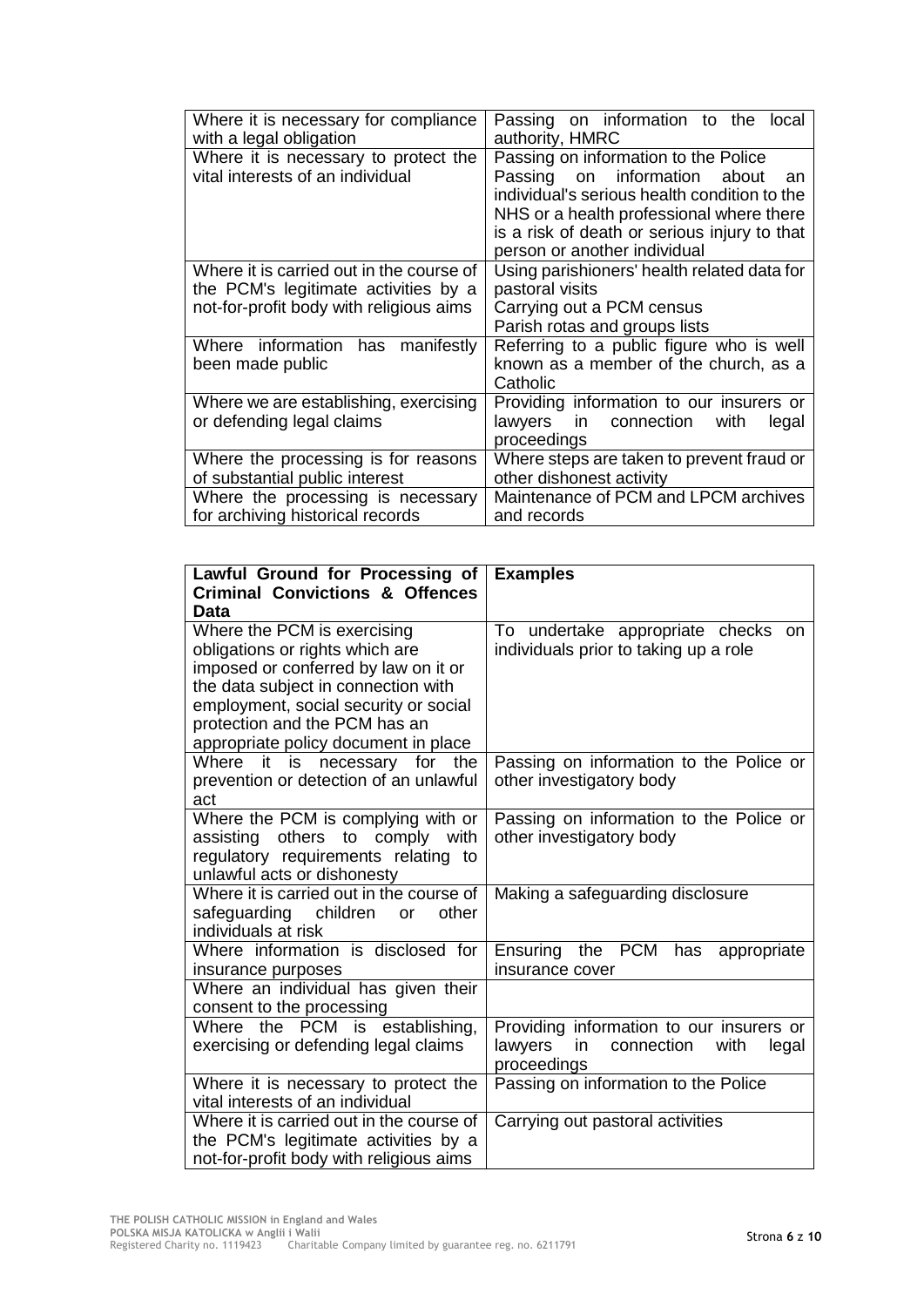## **7.1 DISCLOSING PERSONAL DATA**

- 7.1.1 When receiving telephone or email enquiries, clergy, employees and volunteers should exercise caution before disclosing any Personal Data. The following steps should be followed:
	- (a) ensure the identity of the person making the enquiry is verified and check whether they are entitled to receive the requested information;
	- (b) require the enquirer to put their request in writing so that their identity and entitlement to receive the information can be verified if the information is particularly sensitive and/or you are not confident the person is entitled to the information;
	- (c) if there is any doubt, refer the request to the DPM for assistance (particularly where Special Categories of Personal Data are involved); and
	- (d) when providing information, ensure that Personal Data is securely packaged and sent by the most appropriate means (e.g. special delivery, courier or hand delivery) in accordance with the Data Protection Rules, the Privacy Notice and this Policy.
- 7.1.2 Please remember that parents and guardians are only entitled to access information about their child if the child is unable to act on their own behalf (e.g. because the child is not mature enough to understand their rights) or if the child has given their consent. If you are unsure about whether or not to provide information about a child to a parent or guardian, please speak to the DPM before providing any information. Children from 12 years upwards are generally to be taken as being capable of understanding their rights and making decision regarding their own information. However, consideration of the particular circumstances and the child's capacity must be given in each circumstance.
- 7.1.3 Please also remember that individuals are only entitled to obtain information about themselves and not any other third parties (e.g. a family member, other parishioner or member of clergy or staff).

## **7.2 DATA PROCESSORS**

- 7.2.1 The PCM may instruct another body or organisation to process Personal Data on its behalf as a Data Processor (e.g. a payroll provider, a third party IT provider). In such situations, the PCM will share necessary information with the Data Processor, but will remain responsible for compliance with the Data Protection Rules as the Data Controller.
- 7.2.2 Personal Data will only be transferred to a third party Data Processor if the DPM is satisfied that the third party has in place adequate policies and procedures to ensure compliance with the Data Protection Rules. There should also be a written contract in place between the PCM and the Data Processor, which includes provisions to ensure that the Data Processor complies with the requirements of the Data Protection Rules and undertakings as to the inception and maintenance of appropriate measures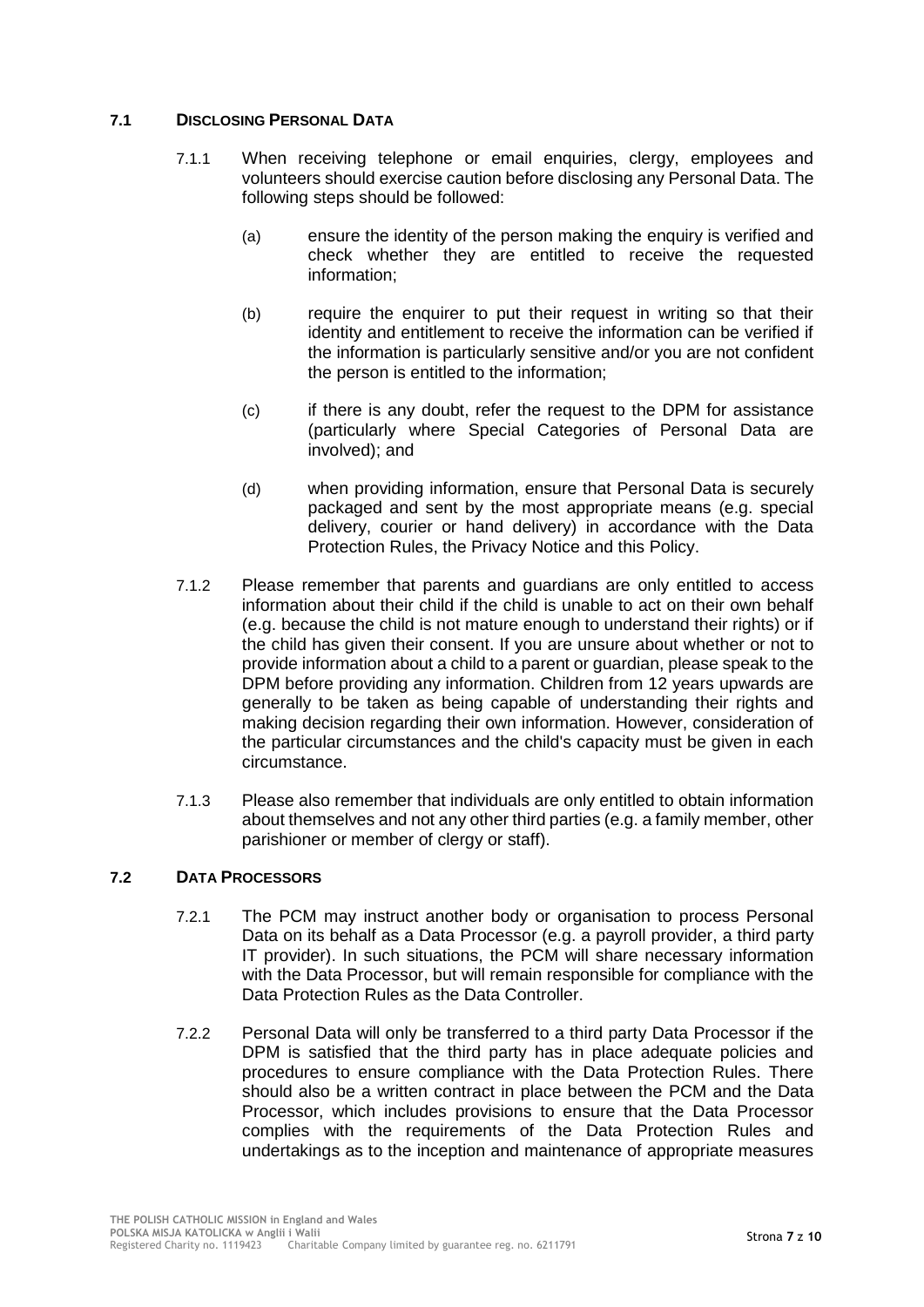of protection as well as insurance cover. If you have authority to enter into contracts, please refer to the DPM.

## **7.3 THIRD PARTY REQUESTS**

- 7.3.1 The PCM may from time to time receive requests from third parties for access to documents containing Personal Data. The PCM may disclose such documents to any third party where it is legally required or permitted to do so. Such third parties may include health professionals, the Police and other law enforcement agencies, the Charity Commission, HMRC, other regulators, immigration authorities, insurers, local authorities (e.g. Trading Standards), Courts and Tribunals or organisations seeking references.
- 7.3.2 Anyone in receipt of any verbal or written request from any person for access to, or disclosure of, any Personal Data outside of normal PCM operations must immediately contact the DPM.

## <span id="page-7-0"></span>7.4 **TRANSFERS OF PERSONAL DATA OUTSIDE OF THE EUROPEAN ECONOMIC AREA ("EEA")**

7.4.1 The Data Protection Rules require Data Controllers to put additional safeguards in place when transferring Personal Data outside of the EEA (e.g. to the Vatican, dicastery or appellate tribunal exercising canonical jurisdiction) . Additionally, such transfers can only take place on a number of legal grounds. The PCM does not store Personal Data outside of the UK. However, the PCM may transfer Personal Data outside of the EEA where requested by the Data Subject, on the basis of the Data Subject's informed consent. This includes, but is not limited to, the situation where a Data Subject requires their marriage record to be sent to a non-EEA country. The DPM may also authorise transfers where another legal ground in the Data Protection Rules is met.

## 7.5 **SUBJECT ACCESS REQUESTS (SARS)**

- 7.5.1 Any Data Subject may exercise their rights as set out above (e.g. the right of access to the Personal Data which the PCM holds about them, or the right to have Personal Data erased). Any and all such requests should immediately be referred to the DPM.
- 7.5.2 To be valid, a Subject Access Request must be made in writing (including requests made via email or on social media) and provide enough information to enable the PCM to identify the Data Subject and to comply with the request.
- 7.5.3 All Subject Access Requests will be dealt with by the [DPM]. Clergy, employees or volunteers who receive a Subject Access Request must forward it to the [DPM] immediately in order that such requests can be replied to within the strict deadlines set out in the Data Protection Rules (generally one month from the date of the request).
- 7.5.4 No fees will be charged for dealing with Subject Access Requests unless a request is considered to be manifestly unfounded, excessive or repetitive. Fees may be charged to provide additional copies of information previously provided. Where the PCM considers a request to be manifestly unfounded, excessive or repetitive, the PCM may lawfully refuse to respond and, if so,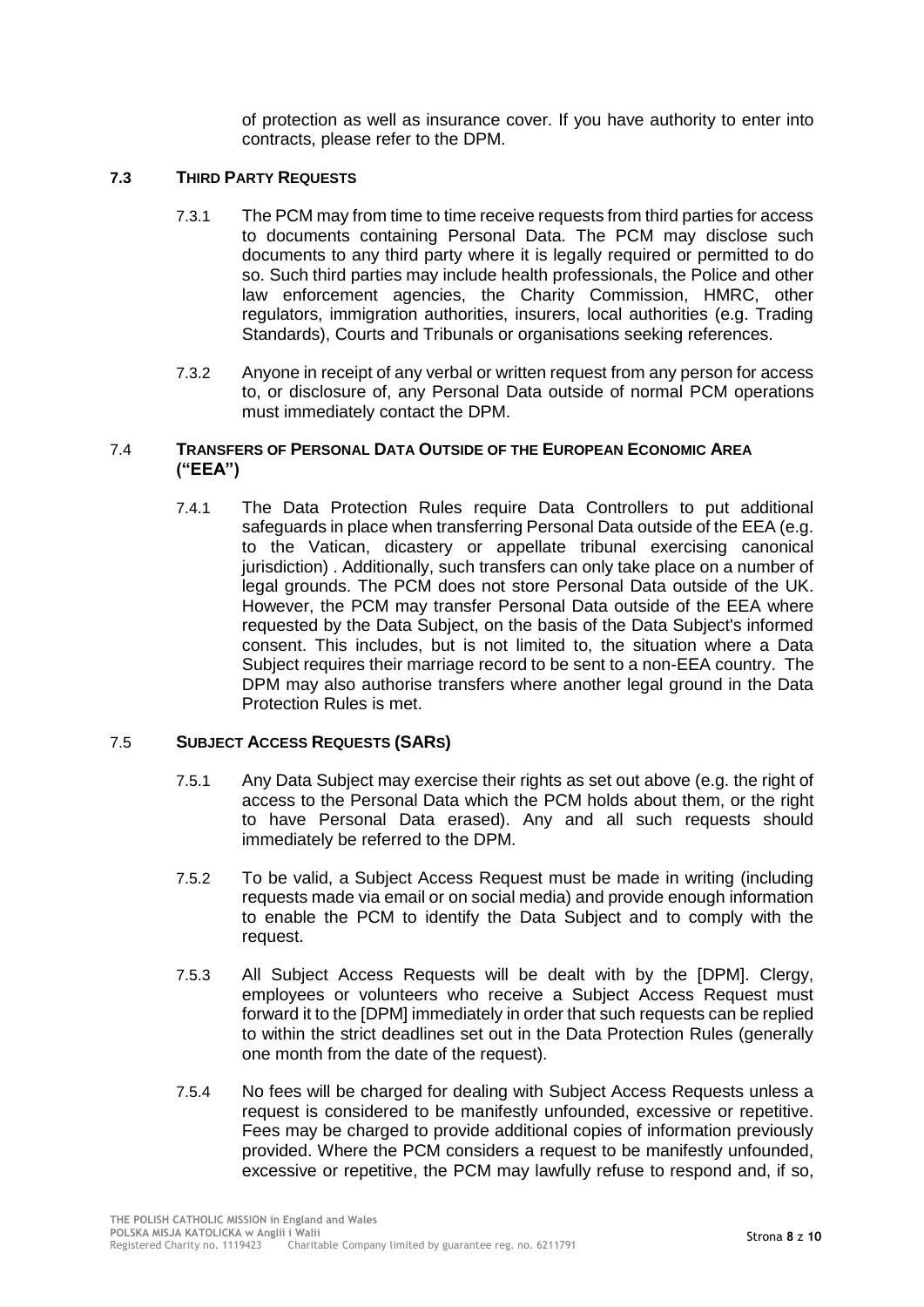the [DPM] will inform the Data Subject of this in writing within the one-month period.

#### **8 FUNDRAISING AND MARKETING**

- 8.1 'Direct Marketing' includes all advertising and promotional activities, including promoting the aims and ideals of not-for-profit organisations.
- 8.2 Any use of Personal Data for marketing (including fundraising) purposes must comply with the Data Protection Rules and the Privacy and Electronic Communications Regulations (EC Directive) 2003 ("PECR") (and any replacement legislation), which relate to marketing by electronic means.
- 8.3 Individuals have a right to object to their Personal Data being used for electronic marketing purposes. Individuals must be informed of their right to object when their data is collected. If an objection is received, no further marketing or fundraising communications must be sent to them.
- 8.4 The PECR requires that the PCM has the prior consent of recipients in certain circumstances before it sends any unsolicited electronic messages for the purpose of fundraising, or other marketing activities (e.g. events).

#### **9 MONITORING AND REVIEW**

9.1 This policy will be reviewed every 12 months and may be subject to change.

## <span id="page-8-0"></span>**10 CONTACTS**

10.1 Any queries or complaints regarding data protection generally or this Policy specifically should be addressed to the PCM Data Protection Manager, who can be contacted by email dataprotection@pcmew.org or at the following address: 2-4 Devonia Road London N1 8JJ

Further advice and information can be obtained from the Information Commissioner's Office at [www.ico.org.uk](http://www.ico.org.uk/)

## **11 OTHER INFORMATION GOVERNANCE POLICIES**

- 11.1 This Policy must be read in conjunction with:
	- 11.1.1 Privacy Statement for the PCM and LPCM
	- 11.1.2 Data Retention Schedule –
	- 11.1.3 IT Acceptable Use Policy –
	- 11.1.4 BYOD (bring your own device) Policy –

## **12 GLOSSARY**

"**Data Controller**" means a person, organisation or body that determines the purposes for which, and the manner in which, any Personal Data is processed. A Data Controller is responsible for complying with data protection laws including the GDPR and establishing practices and policies in line with them.